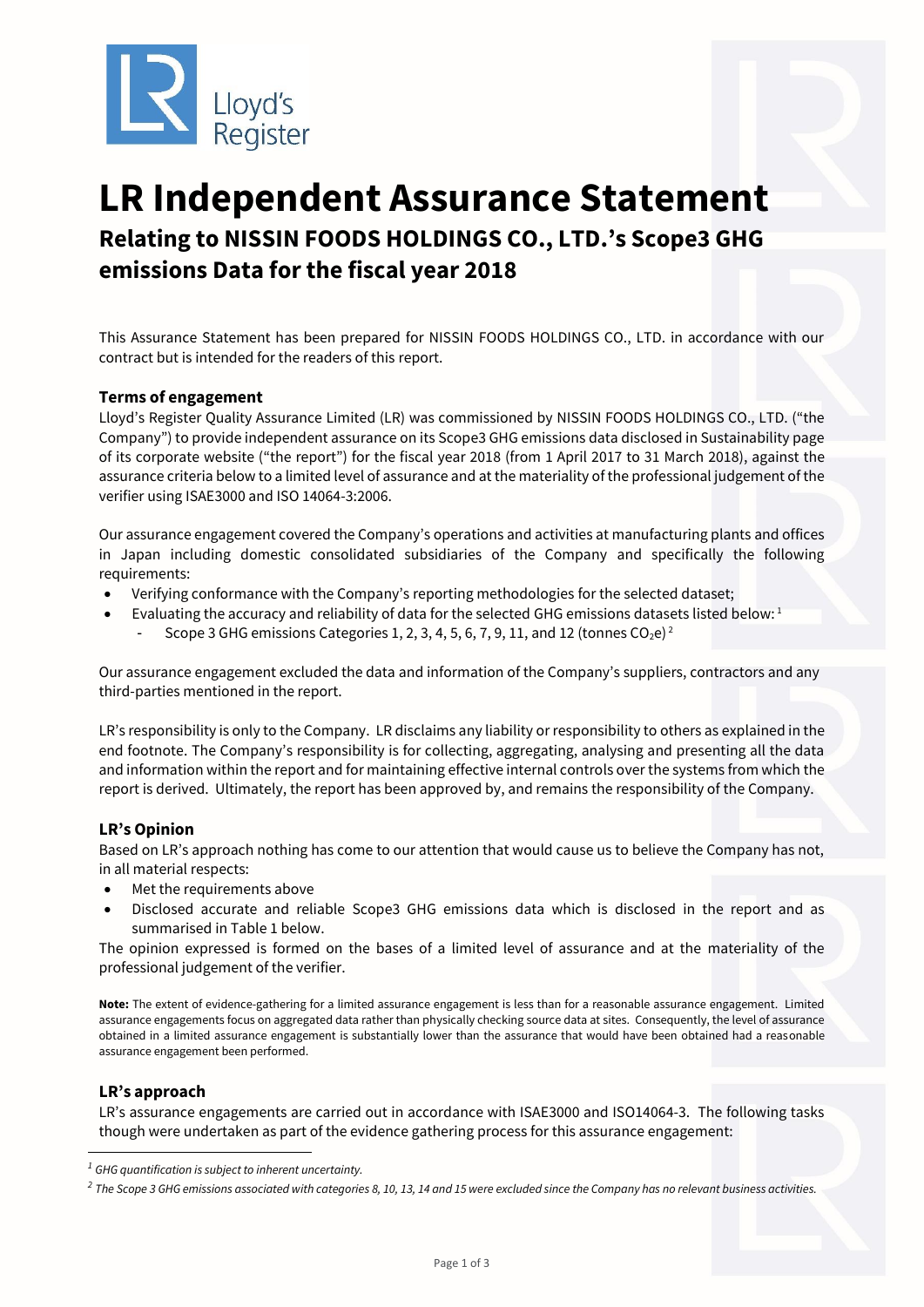

- Auditing the Company's data management systems to confirm that there were no significant errors, omissions or misstatements in the Report. We did this by reviewing the effectiveness of data handling procedures, instructions and systems, including those for internal verification.
- Interviewing with those key people responsible for compiling the data and drafting the report.
- Sampling datasets and traced activity data back to aggregated levels;
- Verifying the historical data and records associated with Scope 3 GHG emissions for the fiscal year 2018.

#### **Observations**

The Company should further demonstrate the accuracy and reliability of its future reports. This is particular to establish a clear data reporting structure and documentation.

## **LR's standards, competence and independence**

LR implements and maintains a comprehensive management system that meets accreditation requirements for ISO 14065 *Greenhouse gases – Requirements for greenhouse gas validation and verification bodies for use in accreditation or other forms of recognition* and ISO/IEC 17021-1 *Conformity assessment – Requirements for bodies providing audit and certification of management systems – Part1: Requirements* that are at least as demanding as the requirements of the International Standard on Quality Control 1 and comply with the *Code of Ethics for Professional Accountants* issued by the International Ethics Standards Board for Accountants.

LR ensures the selection of appropriately qualified individuals based on their qualifications, training and experience. The outcome of all verification and certification assessments is then internally reviewed by senior management to ensure that the approach applied is rigorous and transparent.

This verification is the only work undertaken by LR for the Company and as such does not compromise our independence or impartiality.

Signed Dated: 31 March 2020

 $\sqrt{ne/20.4}$ .

Saeko Shimizu LR Lead Verifier On behalf of Lloyd's Register Quality Assurance Limited Queen's Tower A, 10th Floor, 2-3-1, Minatomirai, Nishi-ku, Yokohama 220-6010, Japan

LR reference: YKA00000666